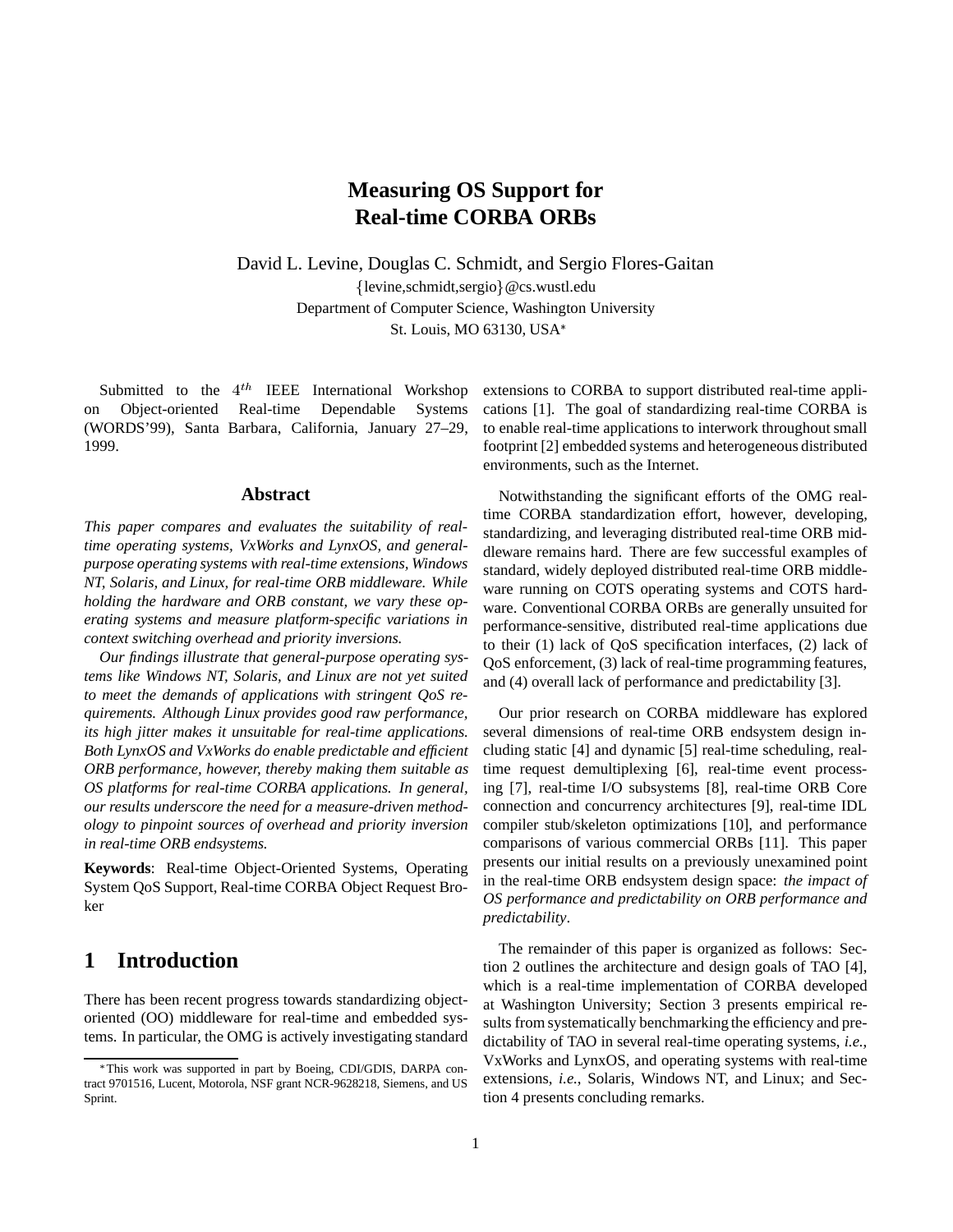### **2 Overview of TAO**

TAO is a high-performance, real-time ORB endsystem targeted for applications with deterministic and statistical QoS requirements, as well as "best-effort" requirements. The TAO ORB endsystem contains the network interface, OS, communication protocol, and CORBA-compliant middleware components and features shown in Figure 1. TAO supports the



Figure 1: Components in the TAO Real-time ORB Endsystem

standard OMG CORBA reference model [12], with the following enhancements designed to overcome the shortcomings of conventional ORBs [9] for high-performance and real-time applications:

**Real-time IDL Stubs and Skeletons:** TAO's IDL stubs and skeletons efficiently marshal and demarshal operation parameters, respectively [13]. In addition, TAO's Real-time IDL (RIDL) stubs and skeletons extend the OMG IDL specifications to ensure that application timing requirements are specified and enforced end-to-end [14].

**Real-time Object Adapter:** An Object Adapter associates servants with the ORB and demultiplexes incoming requests to servants. TAO's real-time Object Adapter [10] uses perfect hashing [15] and active demultiplexing [6] optimizations to dispatch servant operations in constant  $O(1)$  time, regardless of the number of active connections, servants, and operations defined in IDL interfaces.

**ORB Run-time Scheduler:** A real-time scheduler [1] maps application QoS requirements, such as include bounding endto-end latency and meeting periodic scheduling deadlines, to ORB endsystem/network resources, such as ORB endsystem/network resources include CPU, memory, network connections, and storage devices. TAO's run-time scheduler supports both static [4] and dynamic [5] real-time scheduling strategies.

**Real-time ORB Core:** An ORB Core delivers client requests to the Object Adapter and returns responses (if any) to clients. TAO's real-time ORB Core [9] uses a multi-threaded, preemptive, priority-based connection and concurrency architecture [13] to provide an efficient and predictable CORBA IIOP protocol engine.

**Real-time I/O subsystem:** TAO's real-time I/O subsystem [16] extends support for CORBA into the OS. TAO's I/O subsystem assigns priorities to real-time I/O threads so that the schedulability of application components and ORB endsystem resources can be enforced. TAO also runs efficiently and relatively predictably on conventional I/O subsystems that lack advanced QoS features.

**High-speed network interface:** At the core of TAO's I/O subsystem is a "daisy-chained" network interface consisting of one or more ATM Port Interconnect Controller (APIC) chips [17]. APIC is designed to sustain an aggregate bidirectional data rate of 2.4 Gbps. In addition, TAO runs on conventional real-time interconnects, such as VME backplanes, multi-processor shared memory environments, as well as Internet protocols like TCP/IP.

TAO is developed atop lower-level middleware called ACE [18], which implements core concurrency and distribution patterns [19] for communication software. ACE provides reusable C++ wrapper facades and framework components that support the QoS requirements of high-performance, real-time applications. ACE runs on a wide range of OS platforms, including Win32, most versions of UNIX, and real-time operating systems like Sun/Chorus ClassiX, LynxOS, and Vx-Works.

# **3 Real-time ORB Endsystem Performance Experiments**

A real-time OS provides applications with mechanisms for priority-controlled access to hardware and software resources. Mechanisms commonly supported by real-time operating systems include real-time scheduling classes and real-time I/O subsystems. These mechanisms enable applications to specify their processing requirements and allow the OS to enforce the requested quality of service (QoS) usage policies.

This section presents the results of experiments conducted with a real-time ORB/OS benchmarking framework developed at Washington University and distributed with the TAO release.1 This benchmarking framework contains a suite of test

<sup>&</sup>lt;sup>1</sup>TAO and the ORB/OS benchmarks described in this paper are available at www.cs.wustl.edu/ $\sim$ schmidt/TAO.html.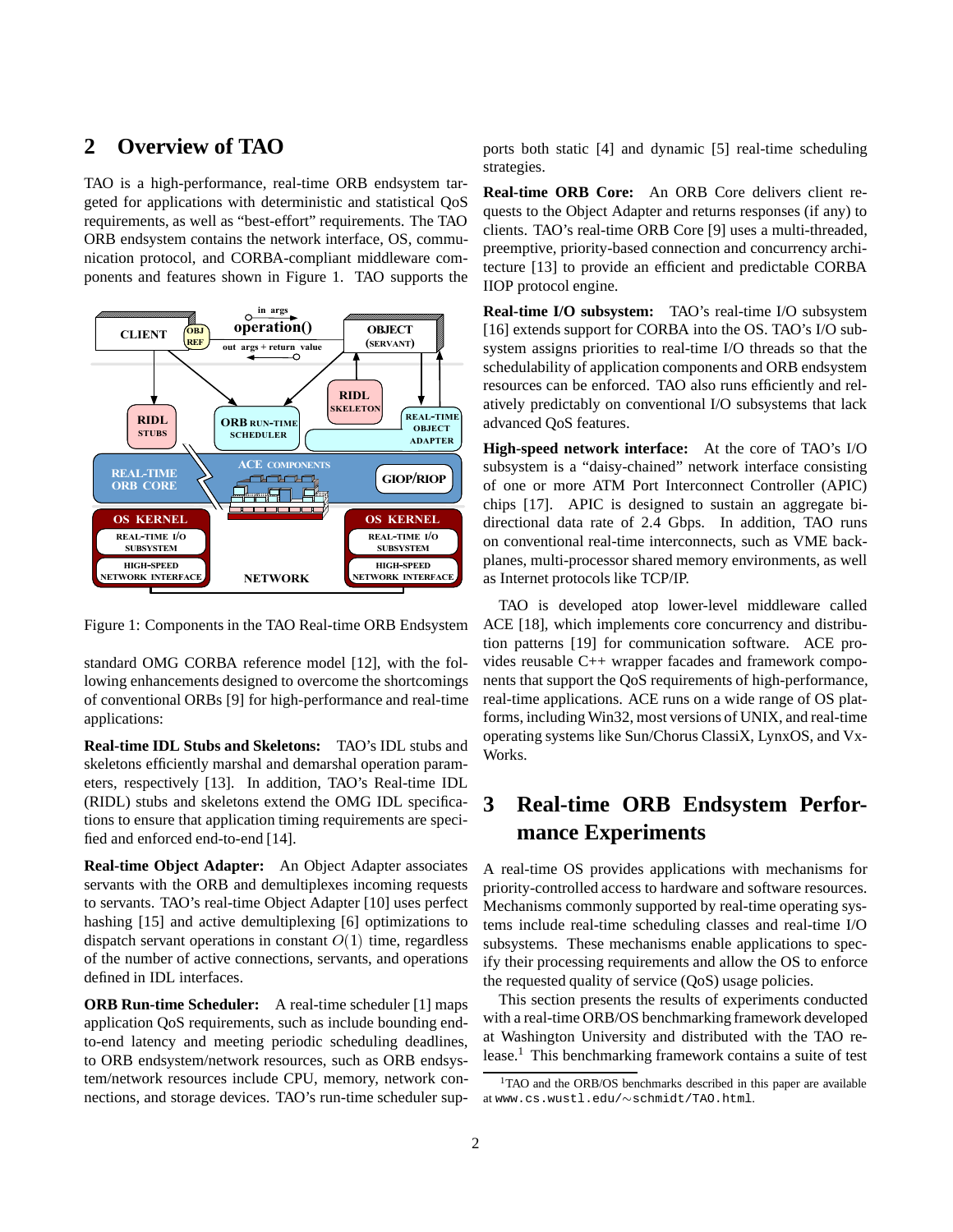metrics that evaluate the effectiveness and behavior of realtime operating systems using various ORBs, including MT-Orbix, COOL, VisiBroker, CORBAplus, and TAO.

Our previous experience [6, 11, 20, 21, 9] measuring the performance of CORBA implementations showed that TAO supports efficient and predictable QoS better than other ORBs. Therefore, the experiments reported below focus solely on TAO.

#### **3.1 Performance Results**

#### **3.1.1 Benchmark Configuration**

**Hardware overview:** All of the tests in this section were run on a 450 MHz Intel Pentium II with 256 Mbytes of RAM. We focused primarily on a single CPU hardware configuration to factor out differences in network interface driver support and to isolate the effects of OS design and implementation on the end-to-end performance of ORB middleware and applications.

**Operating system and compiler overview:** We ran the ORB/OS benchmarks described in this paper on two real-time operating systems, VxWorks 5.3.1 and LynxOS 3.0.0, and three general-purpose operating systems with real-time extensions, Windows NT 4.0 Workstation with SP3, Solaris 2.6 for Intel, and RedHat Linux 5.1 (kernel version 2.0.34). A brief overview of each OS follows:

 **VxWorks:** VxWorks is a real-time OS that supports multi-threading and interrupt handling. By default, the Vx-Works thread scheduler uses a priority-based first-in first-out (FIFO) preemptive scheduling algorithm, though it can be configured to support round-robin scheduling. In addition, Vx-Works provides semaphores that implement a priority inheritance protocol [22].

 **LynxOS:** LynxOS is designed for complex hard realtime applications that require fast, deterministic response. LynxOS handles interrupts predictably by performing asynchronous processing at the priority of the thread that made the request. In addition, LynxOS supports priority inheritance, as well as FIFO and round-robin scheduling policies [23].

 **Windows NT:** Microsoft Windows NT is a generalpurpose, preemptive, multi-threading OS designed to provide fast interactive response. Windows NT uses a roundrobin scheduling algorithm that attempts to share the CPU fairly among all ready threads of the same priority. Windows NT defines a high-priority thread class called REAL-TIME PRIORITY CLASS. Threads in this class are scheduled before most other threads, which are usually in the NOR-MAL PRIORITY CLASS.

Windows NT is not designed as a deterministic real-time OS, however. In particular, its internal queueing is performed in FIFO order and priority inheritance is not supported for mutexes or semaphores. Moreover, there is no way to prevent hardware interrupts and OS interrupt handlers from preempting application threads [24].

 **Solaris:** Solaris is a general-purpose, preemptive, multithreaded implementation of SVR4 UNIX and POSIX. It is designed to work on uniprocessors and shared memory symmetric multiprocessors [25]. Solaris provides a real-time scheduling class that attempts to provide worst-case guarantees on the time required to dispatch application or kernel threads executing in this scheduling class [26]. In addition, Solaris implements a priority inheritance protocol for mutexes and queues/dispatches threads in priority order.

 **Linux:** Linux is a general-purpose, preemptive, multithreaded implementation of SVR4 UNIX, BSD UNIX, and POSIX. It supports POSIX real-time process and thread scheduling. The thread implementation utilizes processes created by a special clone version of fork. This design simplifies the Linux kernel, though it limits scalability because kernel process resources are used for each application thread.

We use the GNU  $g++$  compiler with  $-O2$  optimization on all but Windows NT, where we use Microsoft Visual  $C_{++}$  6.0 with full optimization enabled, and VxWorks, where we use the GreenHills C++ version 1.8.8 compiler with  $-OL -OM$ optimization. For optimal performance our executables use static libraries.

Our tests on Solaris, LynxOS, Linux, and VxWorks were run with real-time, preemptive, FIFO thread scheduling. This provides strict priority-based scheduling to application threads. On Windows NT, tests were run in the Real-time priority class, which provides preemption capability over nonreal-time threads. However, the scheduing is round-robin instead of  $FIFO<sup>2</sup>$ 

**ORB overview:** Our benchmarking testbed is designed to isolate and quantify the impact of OS-specific variations on ORB endsystem performance and predictability. The ORB used for all the tests in this paper is version 1.0 of TAO [4], which is a high-performance, real-time ORB endsystem targeted for applications with deterministic and statistical QoS requirements, as well as "best-effort" requirements. TAO uses components in the ACE framework [27] to provide a common implementation framework on each OS platform in our benchmarking suite. Thus, the differences in performance reported in the following tests are due entirely to variations in OS internals, rather than ORB internals.

 $2$ Our high-priority client test results discussed below are not affected by using round-robin, because we have only one high priority thread. The lowpriority results, however, do reflect round-robin scheduling on Windows NT.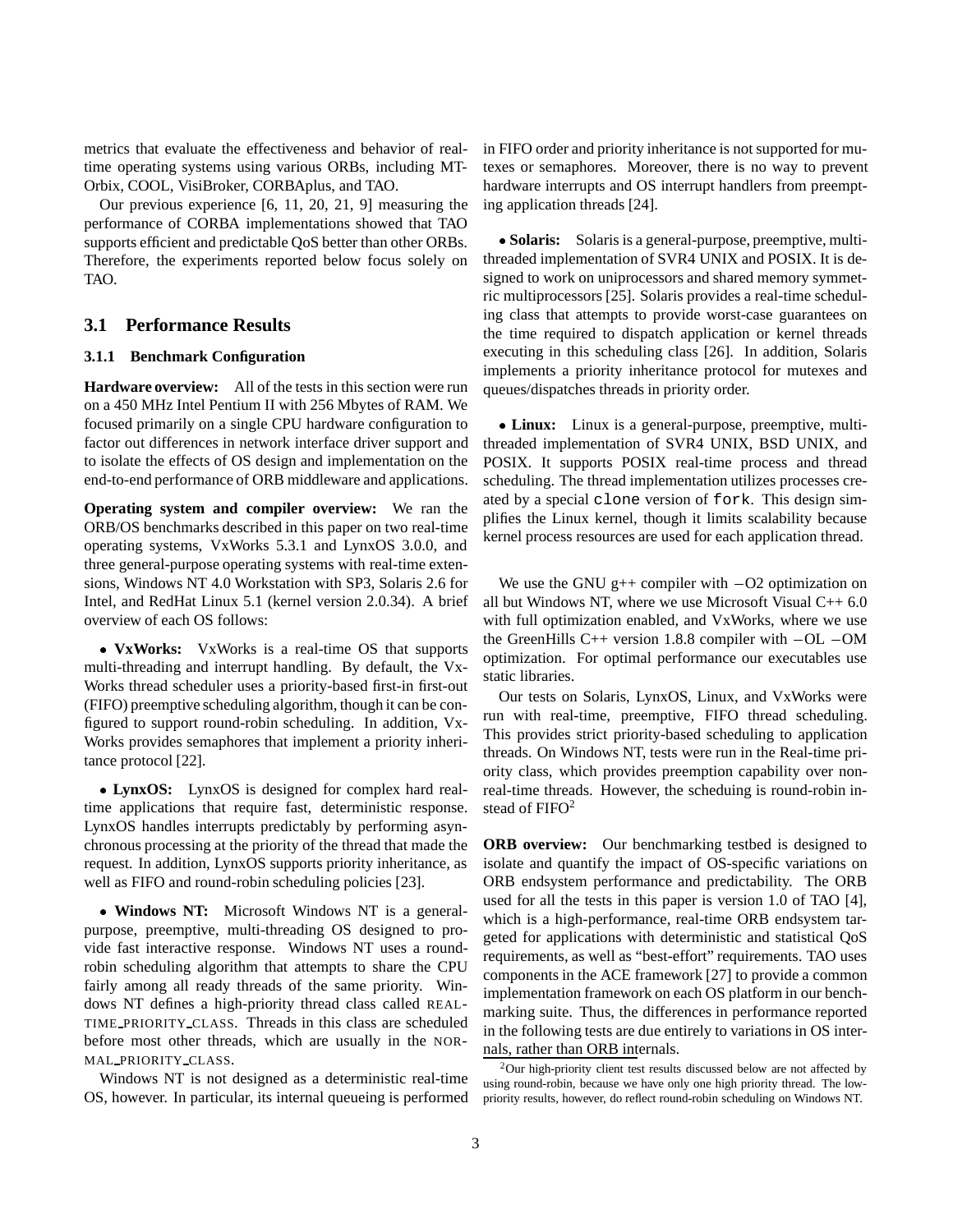**Benchmarking metric overview:** The remainder of this section describes the results of the following benchmarking metrics we developed to evaluate the performance and predictability of VxWorks, LynxOS, Windows NT, Solaris, and Linux running TAO:

 **Context switch overhead:** These tests measure (1) general OS context switch overhead and (2) context switching overhead incurred when processing ORB requests. High context switch overhead can significantly degrade application responsiveness and determinism. These tests and their results are presented in Section 3.1.2.

 **Priority inversion:** This test measures priority inversion incurred when processing operations from client threads running at different priorities. Priority inversion is undesirable if an OS services applications that possess stringent QoS requirements. This test and its results are presented in Section 3.1.3.

#### **3.1.2 Measuring ORB/OS Context Switching Overhead**

**Terminology synopsis:** A *context switch* involves the suspension of one thread and immediate resumption of another thread. The time between suspension and resumption is the *context switching* overhead. Context switching overhead indicates the efficiency of the OS thread dispatcher. From the point of view of applications and ORB middleware, context switch time overhead should be minimized because it directly reduces the effective use of CPU resources.

There are two types of context switching, *voluntary* and *involuntary*, which are defined as follows:

 **Voluntary context switch:** This occurs when a thread voluntarily yields the processor before its time slice completes. Voluntary context switching commonly occurs when a thread blocks awaiting a resource to become available.

 **Involuntary context switch:** This occurs when a higher priority thread becomes runnable or because the current thread's time quantum has expired.

**Overview of context switching overhead metrics:** We measured OS context switching overhead using three metrics. Multiple metrics were required since all OS platforms do not support each approach. Moreover, some operating systems show anomalous results with certain metrics.

The first context switching metric is the *Suspend-Resume* test. It is based on the Task Context Switching measurement described in [28]. In turn, this test is based on Superconducting Super Collider (SSC) Laboratory Ping Suspend/Resume Task and Suspend/Resume Task benchmarks. It measures two different times:

- 1. The time to resume a blocked high-priority thread, which does nothing other than block again immediately when it is resumed. A low-priority thread resumes the highpriority thread, so the elapsed time includes two context switches, one thread suspend, and one thread resume.
- 2. The time to suspend and resume a low-priority thread that does nothing. There is no context switching. This time is subtracted from the one described above, and the result is divided by two to yield the context switch time.

POSIX pthreads [29] do not support a suspend/resume thread interface. Therefore, the Suspend-Resume test is not applicable to OS platforms, such as LynxOS and Linux, that only support POSIX threads.

The second context switching metric is the *Yield* test. It runs two threads at the same priority. Each thread iteratively calls its system function to immediately yield the CPU.

The third context switching metric is the *Synchronized Suspend-Resume* test. This test contains two threads, one higher priority than the other. The test measures two different times:

1. The high-priority thread blocks on a mutex held by the low-priority thread. Just prior to releasing the mutex, the low-priority thread reads the high-resolution clock (tick counter).3 Immediately after acquiring the mutex, the high-priority thread also reads the high-resolution clock. The time between the two clock reads includes a mutex release, context switch, and mutex acquire.

The lower priority thread uses a semaphore to suspend each iteration of the high-priority thread. This prevents the high-priority thread from simply acquiring and releasing the mutex *ad infinitum*. The timed portions of the test do not include semaphore operation overhead.

2. The time to acquire and release a mutex in a single thread, without context switching, is measured. This time is subtracted from the one described above to yield the context switch time.

Below, we describe the results from tests that measure (1) the OS context switching overhead and (2) the number of context switches incurred per CORBA request. To support realtime ORB middleware, an OS should minimize this overhead.

**Results of OS context switch overhead metrics:** Table 1 shows the context switch times measured on each of the platforms. Context switch time is difficult to measure, as these results suggest. Windows NT performs consistently well, while Solaris consistently performs the worst of the tested OS's, with the exception of the VxWorks Yield test.

<sup>&</sup>lt;sup>3</sup>Solaris provides a high-resolution timer interface. On other OS platforms, the Pentium RDTSC instruction was used directly to read the tick counter.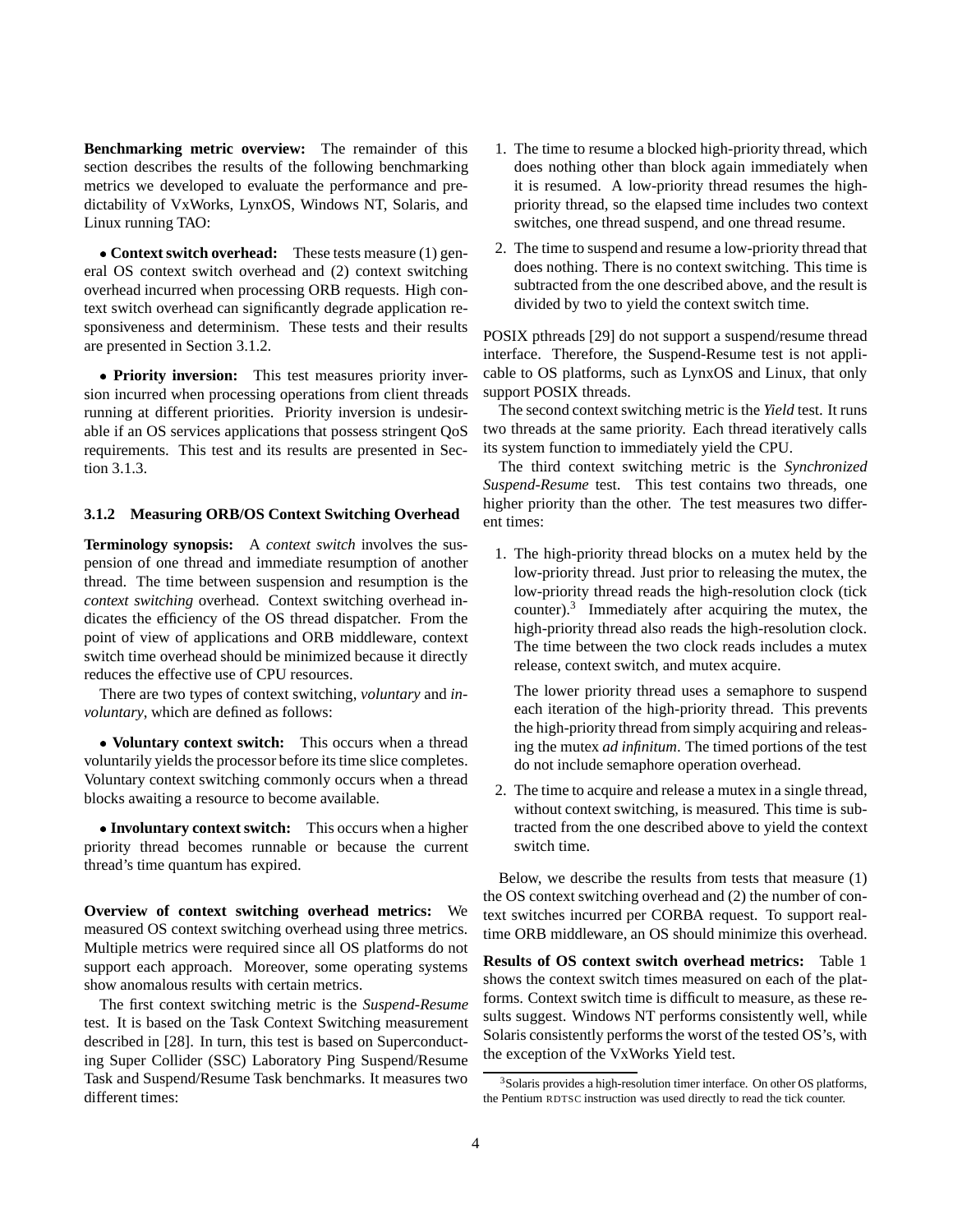| Operating      | Context Switch Time, <i>µsec</i> |                   |                   |
|----------------|----------------------------------|-------------------|-------------------|
| <b>System</b>  | mean (standard deviation)        |                   |                   |
|                | Suspend-                         | <b>Yield Test</b> | <b>Synch Test</b> |
|                | <b>Resume Test</b>               |                   |                   |
| <b>VxWorks</b> | 0.946(0.041)                     | N/A               | 1.62(0.023)       |
| LynxOS         | N/A                              | 5.42 (0.008)      | 5.96(0.042)       |
| Windows NT     | 1.41(0.036)                      | 1.78(0.021)       | 2.79(0.110)       |
| Solaris        | 21.3 (0.569)                     | 11.2 (0.900)      | 131.2 (0.613)     |
| Linux          | N/A                              | 2.60(0.023)       | 9.72(0.187)       |

Table 1: Context Switch Time Measurements

The VxWorks context switch times as measured by the Suspend-Resume and Synchronized Suspend-Resume tests are very low, around 1  $\mu$ sec. However, they are not as consistent as on some of the other platforms, with a standard deviation of up to about 4% of the mean. The Yield test was not run on VxWorks because it does not support an immediate thread yield without delaying the calling task for a non-zero time interval. Measuring the yield time would include that interval (of 1/60 second on Pentium target), therefore adding to the inaccuracy of the context switch time calculation.

The LynxOS context switch times are relatively high, between 5 and 6  $\mu$ sec. Surprisingly, the times are no better than we measured on a 200 MHz Pentium Pro. This may be an anomaly in either then OS or our tests, possibly with respect to caching behavior. The jitter is very low on LynxOS, less than 1% of the mean.

The context switch times measured on Windows NT are consistently low, but with jitter of up to 3.9%. Conversely, Solaris has very high context switch times, the best being 11.2  $\mu$ sec for the Yield test, and very high jitter of 8%. The Linux Yield test context switch time of 2.60  $\mu$ sec is also low, though its Synchronized Suspend-Resume time of  $9.72 \mu$ sec is high. The jitter on Linux is less than  $2\%$ .

The Suspend-Resume test, Yield test, and Synchronized Suspend-Resume test results are not directly comparable. All measure voluntary context switches. However, the scheduling ramifications of thread suspension and yield may be different. This is apparent from the results on Solaris and Linux, especially, which show different times for the approaches.

The results above demonstrate that it is hard to measure context switching overhead reliably. Therefore, the multiple measures of context switch time are useful.

**Impact of context switching overhead on two-way CORBA operations:** OS context switching overhead significantly impacts the performance and predictability of real-time ORB endsystems. In addition, context switching complicates realtime scheduling analysis [30]. Thus, high levels of OS context switching overhead are undesirable for applications with stringent performance requirements.

To study the effect of context switching overhead on CORBA operations, we consider two-way operations, *i.e.*, round-trip request-response from client to server and back. The client and server execute in different threads (in the same process, on systems that have process boundaries). For this canonical case, we expect two context switches. The first occurs when the ORB passes the operation to the servant, executed in the context of the server thread. The second context switch occurs when the client thread executes to handle the response.

We measured the number of context switches for this case on several of the OS platforms.<sup>4</sup> On Solaris, we calculated the number of context switches using the getrusage library function. It reports voluntary and involuntary context switches incurred by the current process; we summed the two values.

On Windows NT, we used the *Microsoft Spy++* utility that comes with the Microsoft Visual C++ compiler. This utility displays the number of context switches incurred by each thread. To read the number of context switches, we forced the threads to block on exit waiting for input from the console.

To determine the number of context switches performed by the OS, we made 4,000 two-way CORBA requests in *n* client threads and computed the number of context switches incurred by the OS. There were one high-priority client thread and *n* low-priority client threads, where *n* ranges from 1 to 50. The low-priority threads all run at different priorities ranging from  $P_1 \ldots P_n$ . On both Solaris and Windows NT, we measured an average of two context switches per two-way request, as expected.

**Result synopsis:** In general, context switching overhead is an important measure of the efficiency of an OS thread dispatcher. Our measurements confirm that there are two context switches per two-way CORBA operation. In addition, we measured the actual cost of a context switch. Typically, it is between 1 and 10  $\mu$ sec on all of the OS's that we surveyed. Therefore, its contribution to the overall two-way operation latency is very small.

The standard deviations of the context switch measurements for LynxOS and Windows NT, and to a lesser extent Vx-Works and Linux, are much lower than for Solaris relative to their means, indicating that their dispatchers are more efficient and predictable. If the efficiency of the Solaris thread dispatcher can be improved, ORBs will perform more predictably, thereby helping to meet application QoS requirements more effectively.

<sup>4</sup>LynxOS does not provide the internal instrumentation to measure context switches, to minimize context switching overhead.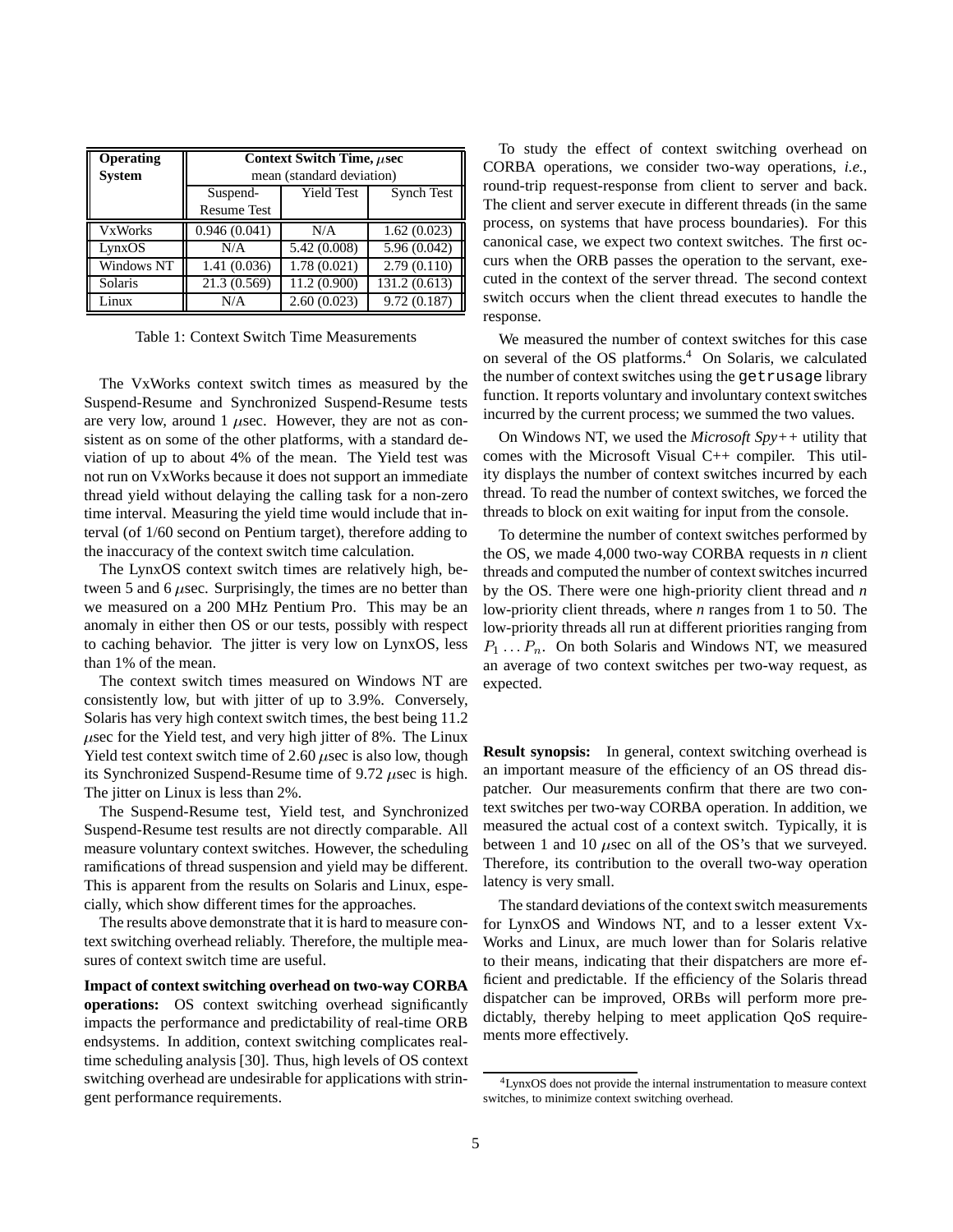#### **3.1.3 Measuring ORB/OS Priority Inversion**

**Terminology synopsis:** Priority inversion occurs when a high-priority thread must block waiting for a low-priority thread to release a resource required by the higher priority thread. Two types of priority inversions exist, *thread-based* and *packet-based* [8]:

 **Thread-based priority inversion:** This inversion occurs when higher priority threads must block waiting for lower priority threads to release a resource required by the higher priority threads. Unbounded thread-based priority inversion is highly undesirable for most real-time systems since it yields non-deterministic behavior. In turn, this can result in missed deadlines for real-time application and ORB endsystem tasks.

 **Packet-based priority inversion:** Even if thread-based priority inversion is bounded or eliminated, another potential priority inversion problem exists. This problem stems from the fact that many protocol implementations queue and process packets in FIFO order. FIFO queueing is prone to *packetbased priority inversions*. These inversions occur when higher priority threads must block until the packet they need to process is at the front of the queue.

**Overview of the priority inversion metric:** Priority inversion can be detected by observing the latencies of client and server threads that run at different priorities. Higher latency in a higher priority client indicates priority inversion. The degree of the priority inversion is the difference in latency from the average lower priority latency.

In this benchmark we measured packet-based and threadbased priority inversion. The configuration used for this benchmark is shown in Figure 2. This benchmark is based on



Figure 2: ORB Endsystem Priority Inversion Test Configuration

a *priority-based* concurrency architecture [31], which is often

used by real-time applications with deterministic QoS requirements. For instance, avionics mission computing systems [7] commonly execute fixed priority threads corresponding to the *rates*, *e.g.*, 20 Hz, 10 Hz, 5 Hz, and 1 Hz, at which operations are called by clients.

Each client thread generates CORBA requests at a constant rate. This test exposes the two types of priority inversion by using a range of priorities in the client and server threads. For instance, the OS I/O subsystem may not consider the priority of each thread when queueing the network packets, *e.g.*, it may just queue them in FIFO order. As lower priority threads send CORBA requests and the lower layers in the network queue those requests, some high-priority requests can be delayed by lower priority requests. This behavior can cause higher latency for higher priority requests, *i.e.*, packet-based priority inversion.<sup>5</sup>

The client and server processes for the priority inversion benchmark are configured as follows:

 **Server configuration:** As shown in Figure 2, our testbed server consists of four servants  $S_0 \ldots S_3$ , each running in a thread with a corresponding real-time priority  $P_0 \ldots P_3$ . Each thread processes requests that are sent to its servant by the corresponding client threads  $C_0 \ldots C_3$  in another process on the same machine. Each pair of client/server threads have matching priorities, *i.e.*, a client thread  $C_i$  communicates with a servant thread  $S_i$  with the same thread priority  $p_i$ .

 **Client configuration:** Figure 2 shows the client-side of the priority inversion benchmarking test. The highest priority client  $(C_0)$ , runs at the default OS real-time priority  $P_0$  and invokes operations at 20 Hz, *i.e.*, it invokes 20 CORBA twoway calls per second. The rest of the clients  $C_1 \ldots C_3$  have lower priority OS threads  $P_1 \ldots P_3$  and invoke operations at 10, 5, and 1 Hz, *i.e.*, they invoke 10, 5, and 1 CORBA twoway calls per second.

All client threads have matching priorities with their corresponding servant thread. In each call, the client sends a value of type CORBA::Octet to the servant. The servant cubes the number and returns it to the client.

When the test program creates the client threads, these threads block on a barrier lock so that no client begins work until the others are created and ready to run. When all threads inform the main thread they are ready to begin, the main thread unblocks all client threads. These threads execute in an order determined by the real-time thread dispatcher. Each client invokes 1,000 CORBA two-way requests at its prescribed rate. All clients, except for the lowest priority client, *i.e.*,  $C_3$ , make

<sup>5</sup>The TAO ORB Core is designed to alleviate *thread-based* priority inversion by using a priority-based concurrency architecture and non-multiplexed connection architecture that share a minimal amount of resources among threads [9]. Consequently, TAO incurs minimal thread-based priority inversion.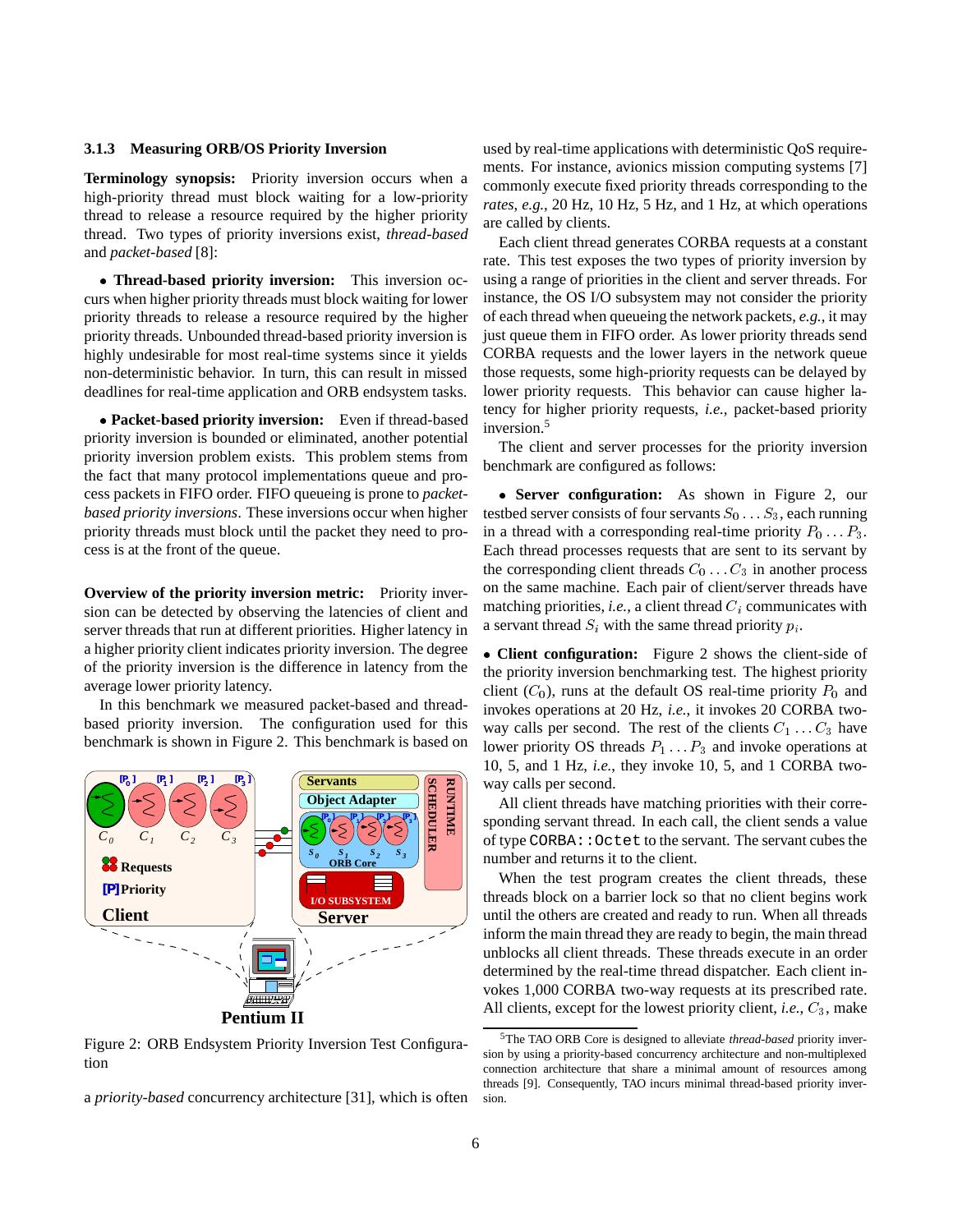CORBA requests as long as the lowest priority client is issuing requests. Thus, there will always be higher priority traffic for the duration of the test.

Priority inversion occurs when a higher priority client incurs higher latency than lower priority threads. In an ideal ORB endsystem, we should see no priority inversion, *i.e.*, the higher the priority, the lower the latency. In the figure, this would look like a "staircase," climbing slightly higher from left to right.

**Results of priority inversion metrics:** The average priority inversion incurred by various clients is shown in Figure 3. The



600

Figure 3: TAO's Priority Inversion for OS Platforms

jitter results for this test are shown in Figure 4. An important characteristic of real-time operating systems and ORBs is *predictability*. In particular, for real-time applications with deterministic QoS requirements, low jitter is essential to bound computation time and to ensure that deadlines are met. Therefore, operating systems that exhibit high jitter in Figure 4 may not be suitable for certain classes of real-time applications, even though their average priority inversion is low.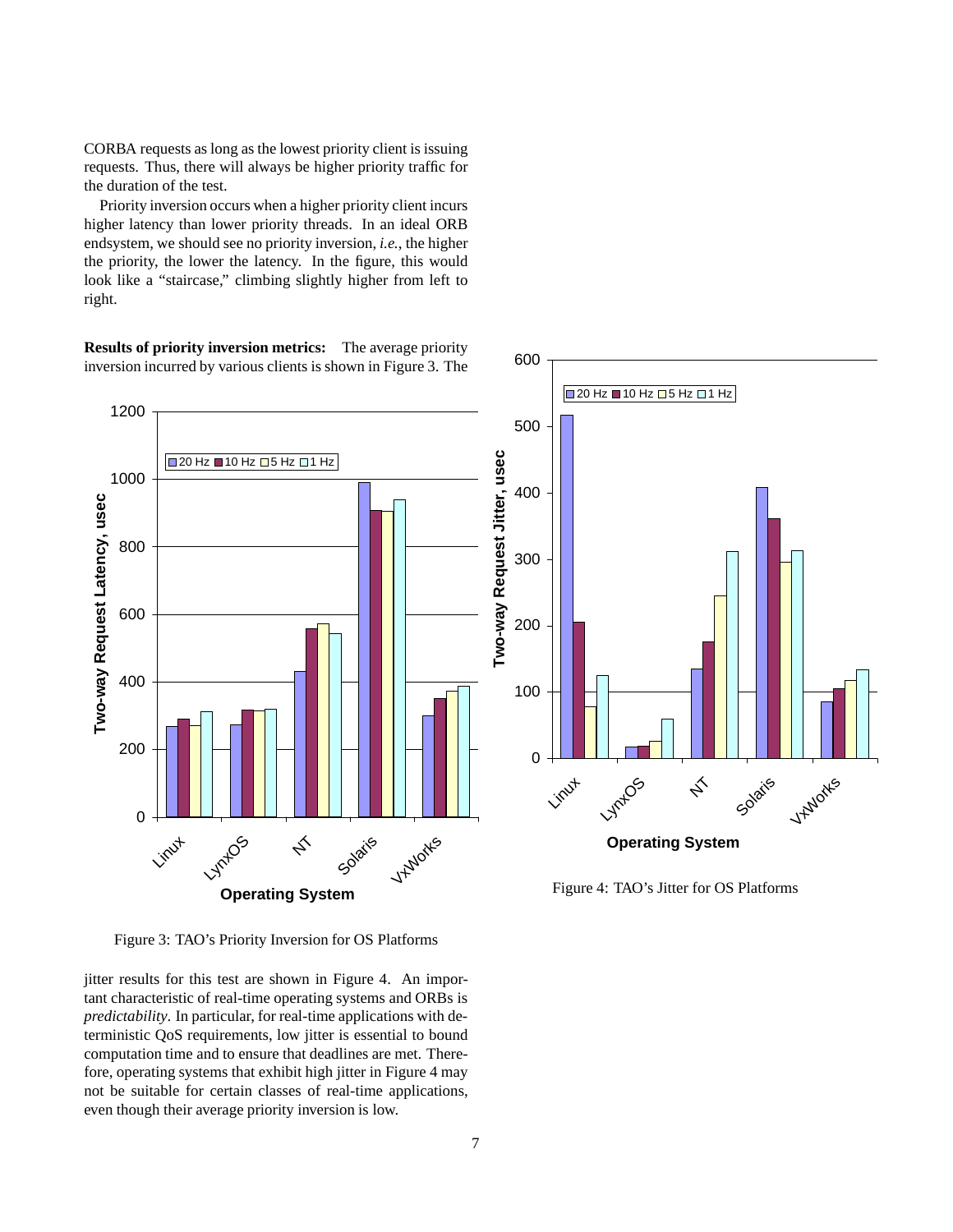**Linux results:** The TAO latency on Linux is comparable to that of the real-time operating systems. However, it does incur priority inversion, *e.g.*, the 10 Hz client latency of 289  $\mu$ sec is higher than the 269  $\mu$ sec 5 Hz client latency. Furthermore, jitter is very high on Linux, from 28.8% to 193% of the mean latency.

 **LynxOS results:** LynxOS does not display measurable priority inversion in our tests, as shown in Figure 3. In addition, LynxOS exhibited the lowest jitter of any of the tested systems, *i.e.*, 6.42% of the mean latency for the 20 Hz client, up to 18.8% for the 1 Hz client.

 **Windows NT results:** TAO displays priority version on Windows NT. As shown in Figure 3, the latency of the 5 and 10 Hz clients is higher than that of the 1 Hz client. In addition, jitter is high on Windows NT, as shown in Figure 4, ranging from 31.3 to 57.3% of the mean latency.

 **Solaris results:** Solaris exhibits priority inversion, as shown in Figure 3. Figure 4 shows the jitter on Solaris is high, 32.6% to 41.2%. The high-priority 20 Hz client has higher latency than the three lower-priority clients. This relative inversion does not occur for the 10 Hz, 5 Hz, and 1 Hz client threads.

 **VxWorks results:** No priority inversion is observed in the VxWorks benchmark, as shown in Figure 3. Furthermore, the jitter of the measurements is low, 28.7% to 34.4%, from Figure 4.

**Result synopsis:** To bound application execution time, it is important for real-time ORB endsystems to minimize priority inversion. However, thread-based priority inversion and packet-based priority inversion are hard to eliminate completely since lower layers of the protocol stack are often unaware of the priorities of the packet's sender/receiver thread. For instance, Solaris and Windows NT incur a fair amount of priority inversion. In contrast, LynxOS and VxWorks behave more deterministically, which makes them better suited to provide QoS required by applications.

### **4 Concluding Remarks**

There is significant interest in developing high performance, real-time systems using ORB middleware like CORBA to lower development costs and decrease time-to-market. The flexibility, reusability, and platform-independence offered by CORBA make it attractive for use in OO real-time systems. However, meeting the stringent QoS requirements of real-time systems requires more than just specifying QoS via IDL interfaces. Therefore, it is essential to develop integrated ORB endsystems that can enforce application QoS guarantees endto-end.

This paper shows the initial results of our investigation into the characteristics that determine the suitability of the OS component in an ORB endsystem to support real-time applications. OS context switch overhead contributes little to overall two-way CORBA operation latency. Priority inversion is successfully avoided by real-time operating systems, but not by general-purpose operating systems. Our preliminary results indicate that a real-time ORB like TAO, run on a real-time OS like LynxOS or VxWorks, can provide a very predictable and efficient ORB endsystem platform for real-time applications.

We are also exploring other OS characteristics that affect ORB endsystem performance [32]. We are expanding our latency and jitter measurement techniques to provide a better indication of the end-to-end performance that applications can expect. In addition, we are developing techniques to measure and reduce ORB endsystem overhead, which is important given the constrained CPU resources of most real-time systems.

## **References**

- [1] Object Management Group, *Realtime CORBA 1.0 Joint Submission*, OMG Document orbos/98-12-05 ed., December 1998.
- [2] Object Management Group, *Minimum CORBA Request for Proposal*, OMG Document orbos/97-06-14 ed., June 1997.
- [3] D. C. Schmidt, A. Gokhale, T. Harrison, and G. Parulkar, "A High-Performance Endsystem Architecture for Real-time CORBA," *IEEE Communications Magazine*, vol. 14, February 1997.
- [4] D. C. Schmidt, D. L. Levine, and S. Mungee, "The Design and Performance of Real-Time Object Request Brokers," *Computer Communications*, vol. 21, pp. 294–324, Apr. 1998.
- [5] C. D. Gill, D. L. Levine, and D. C. Schmidt, "Evaluating Strategies for Real-Time CORBA Dynamic Scheduling," *submitted to the International Journal of Time-Critical Computing Systems, special issue on Real-Time Middleware*, 1998.
- [6] A. Gokhale and D. C. Schmidt, "Evaluating the Performance of Demultiplexing Strategies for Real-time CORBA," in *Proceedings of GLOBECOM '97*, (Phoenix, AZ), IEEE, November 1997.
- [7] T. H. Harrison, D. L. Levine, and D. C. Schmidt, "The Design and Performance of a Real-time CORBA Event Service," in *Proceedings of OOPSLA '97*, (Atlanta, GA), ACM, October 1997.
- [8] D. C. Schmidt, F. Kuhns, R. Bector, and D. L. Levine, "The Design and Performance of RIO – A Real-time I/O Subsystem for ORB Endsystems," in *Submitted to the*  $5<sup>th</sup>$  *Conference on Object-Oriented Technologies and Systems*, (San Diego, CA), USENIX, May 1999.
- [9] D. C. Schmidt, S. Mungee, S. Flores-Gaitan, and A. Gokhale, "Alleviating Priority Inversion and Non-determinism in Realtime CORBA ORB Core Architectures," in *Proceedings of the*